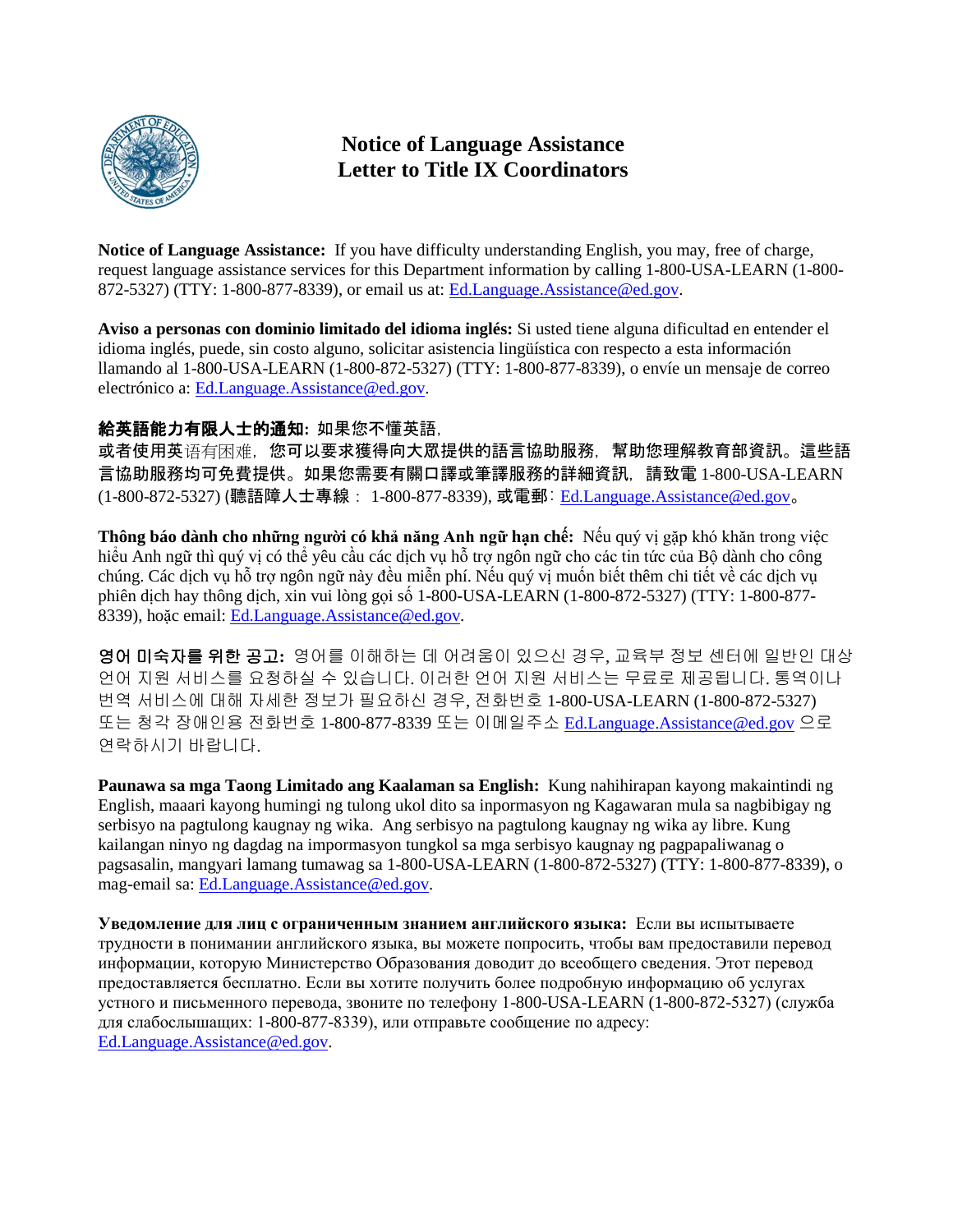

 $\overline{a}$ 

# UNITED STATES DEPARTMENT OF EDUCATION

### OFFICE FOR CIVIL RIGHTS

### THE ASSISTANT SECRETARY

April 24, 2015

Dear Title IX Coordinator:

Thank you for serving as the Title IX coordinator for your school, school district, college, or university. Your work, and that of your fellow coordinators across the country, is essential to ensuring that all students in the United States, regardless of their sex, have an equal educational opportunity. As a Title IX coordinator, you are an invaluable resource for every person in your institution's community—including students, their parents or guardians, employees, and applicants for admission and employment—regarding their rights under Title IX of the Education Amendments of 1972 (Title IX).<sup>1</sup> The U.S. Department of Education's Office for Civil Rights (OCR) supports your efforts to help your institution comply with Title IX and the Department's implementing regulations,<sup>2</sup> and looks forward to working with you and your institution to provide students with an educational environment free from sex discrimination.

This letter accompanies a Dear Colleague letter to your school district superintendent or college or university president that reminds all educational institutions receiving Federal financial assistance from the Department that they must designate at least one employee to coordinate their efforts to comply with and carry out their responsibilities under Title IX. That letter explains the significance of your work as the Title IX coordinator to the institution's compliance with Title IX and the importance of providing you with the appropriate authority and support necessary to perform your responsibilities.

This letter also accompanies a resource guide that may assist you in your work as a Title IX coordinator. The resource guide first provides an overview of the scope of Title IX. It then explains Title IX's administrative requirements, which are the foundation for your job and your institution's compliance with Title IX. The resource guide also discusses your institution's obligations with respect to some of the key issues under Title IX and provides references to helpful Federal

 $^1$  20 U.S.C. §§ 1681–1688. The Department of Justice (DOJ) shares enforcement authority over Title IX with OCR.

 $2$  The Department's Title IX regulations, 34 C.F.R. Part 106, are available at [http://www.ed.gov/policy/rights/reg/ocr/edlite-34cfr106.html.](http://www.ed.gov/policy/rights/reg/ocr/edlite-34cfr106.html)